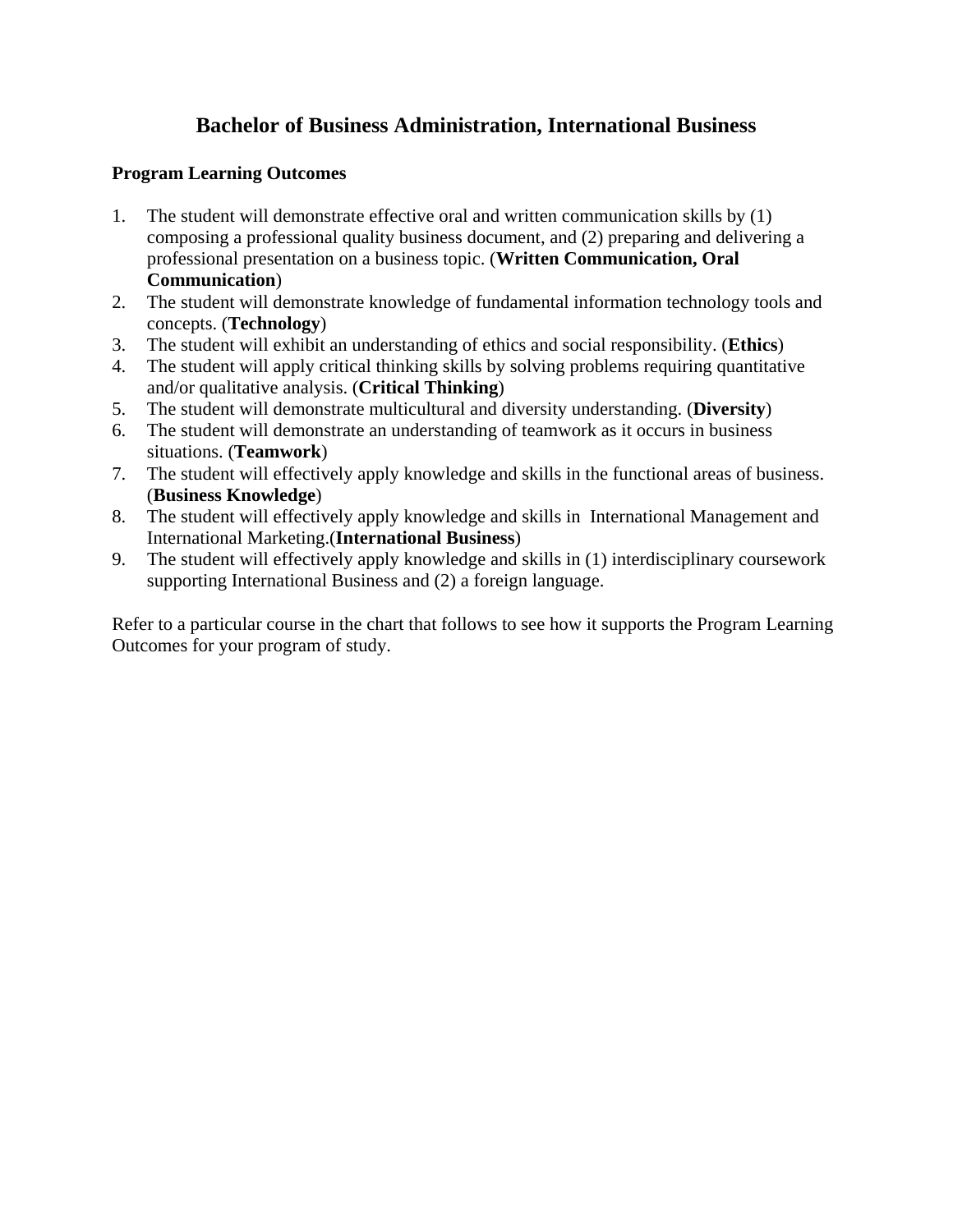| Course                        | <b>PLO 1.1</b><br>Written     | <b>PLO 1.2</b><br>Oral | PLO <sub>2</sub><br><b>Technology</b> | PLO <sub>3</sub><br><b>Ethics</b> | PLO <sub>4</sub><br>Critical | PLO <sub>5</sub><br><b>Diversity</b> | PLO <sub>6</sub><br><b>Teamwork</b> | PLO <sub>7</sub><br><b>Business</b> | PLO <sub>8</sub><br>Inter-  | PLO 9.1<br>Inter-         | <b>PLO 9.2</b><br>Foreign |
|-------------------------------|-------------------------------|------------------------|---------------------------------------|-----------------------------------|------------------------------|--------------------------------------|-------------------------------------|-------------------------------------|-----------------------------|---------------------------|---------------------------|
|                               | Communi-<br>cation            | Communi-<br>cation     |                                       |                                   | <b>Thinking</b>              |                                      |                                     | Knowledge                           | national<br><b>Business</b> | disciplinary<br>Knowledge | Language                  |
|                               |                               |                        |                                       |                                   |                              |                                      |                                     |                                     |                             | and                       |                           |
|                               |                               |                        |                                       |                                   |                              |                                      |                                     |                                     |                             | <b>Skills</b>             |                           |
| <b>MGMT 2372</b>              |                               |                        | I, A                                  |                                   |                              |                                      |                                     | $\mathbf{I}$                        |                             |                           |                           |
| <b>ACCT 2301</b>              |                               |                        |                                       |                                   | $\mathsf{E}^*$               |                                      |                                     | $\mathbf{I}$                        |                             |                           |                           |
| <b>ACCT 2302</b>              |                               |                        |                                       | L                                 | E                            |                                      |                                     | E                                   |                             |                           |                           |
| <b>ECON 2301</b>              |                               |                        |                                       |                                   | E, A                         |                                      |                                     | -1                                  |                             |                           |                           |
| <b>ECON 2302</b>              |                               |                        |                                       |                                   | E, A                         |                                      |                                     | $\overline{1}$                      |                             |                           |                           |
| <b>BUSI 2304</b>              | $E, A^*$                      |                        | E                                     |                                   |                              |                                      |                                     |                                     |                             |                           |                           |
| <b>BUSI 3325</b>              |                               | $\mathsf{E}^*$         |                                       | E, A                              |                              | E                                    | E                                   | Ε                                   |                             |                           |                           |
| <b>BLAW 3335</b>              |                               |                        |                                       | M                                 | E                            |                                      |                                     | E                                   |                             |                           |                           |
| <b>ECON 3339</b>              |                               |                        |                                       |                                   | E                            |                                      |                                     | E                                   |                             |                           |                           |
| <b>FINC 3333</b>              |                               |                        |                                       | E.                                | E                            |                                      |                                     | E                                   |                             |                           |                           |
| <b>MGMT 3370</b>              |                               |                        |                                       | E                                 |                              | M, A                                 | E                                   | $\overline{\phantom{a}}$            |                             |                           |                           |
| <b>MGMT 3371</b>              |                               |                        |                                       |                                   | E                            |                                      |                                     | E                                   |                             |                           |                           |
| <b>MKTG 3351</b>              |                               |                        |                                       | E                                 |                              | E                                    |                                     | $\blacksquare$                      |                             |                           |                           |
| <b>MGMT 4363</b>              | M                             | M, A                   | ${\sf M}$                             |                                   | M                            |                                      | M, A                                | M, A                                |                             |                           |                           |
| IB Core:                      |                               |                        |                                       |                                   |                              |                                      |                                     |                                     |                             |                           |                           |
| Part A                        |                               |                        |                                       |                                   |                              |                                      |                                     |                                     |                             |                           |                           |
| 18 hours:                     |                               |                        |                                       |                                   |                              |                                      |                                     |                                     |                             |                           |                           |
| <b>MGMT 4322</b>              |                               | E                      |                                       |                                   |                              |                                      | E                                   |                                     | E,A                         |                           |                           |
| <b>MGMT 4372</b>              | E                             | $\mathbf{I}$           | E                                     | E,                                | E                            |                                      | E                                   |                                     | E                           |                           |                           |
| <b>MKTG 4352</b>              | E                             | E                      |                                       | E                                 | E                            | E                                    |                                     |                                     | E,A                         | E                         |                           |
| GEOG 1302<br><b>GOVT 3332</b> | $\overline{\phantom{a}}$<br>E |                        |                                       |                                   | E                            |                                      |                                     |                                     |                             | E                         |                           |
| Plus three                    |                               |                        |                                       |                                   |                              |                                      |                                     |                                     |                             |                           |                           |
| hours                         |                               |                        |                                       |                                   |                              |                                      |                                     |                                     |                             |                           |                           |
| From:                         |                               |                        |                                       |                                   |                              |                                      |                                     |                                     |                             |                           |                           |
| <b>ECON 4380</b>              |                               |                        |                                       |                                   |                              |                                      |                                     |                                     |                             | E                         |                           |
| <b>FINC 3358</b>              |                               |                        |                                       |                                   |                              |                                      |                                     |                                     |                             | Ε                         |                           |
| <b>FINC 4333</b>              |                               |                        |                                       |                                   |                              |                                      |                                     |                                     |                             | E                         |                           |
| Part B: Six                   |                               |                        |                                       |                                   |                              |                                      |                                     |                                     |                             |                           |                           |
| hours                         |                               |                        |                                       |                                   |                              |                                      |                                     |                                     |                             |                           |                           |
| From:                         |                               |                        |                                       |                                   |                              |                                      |                                     |                                     |                             |                           |                           |
| <b>ANTH 2351</b>              | $\mathbf{I}$                  |                        |                                       |                                   | $\mathbf{I}$                 |                                      |                                     |                                     |                             |                           |                           |
| GEOG 3310                     | E                             | E                      | Ε                                     |                                   | E                            |                                      |                                     |                                     |                             | E                         |                           |
| GEOG 3365                     | E                             | E                      | E                                     |                                   | E                            |                                      |                                     |                                     |                             | E                         |                           |
| GEOG 4350                     | E                             | E                      | E                                     |                                   | E                            |                                      |                                     |                                     |                             | E                         |                           |
| <b>HIST 3303</b>              | E                             |                        |                                       |                                   | E                            |                                      |                                     |                                     |                             | E                         |                           |
| <b>HIST 3312</b>              | $\mathsf E$                   |                        |                                       |                                   | E                            |                                      |                                     |                                     |                             | E                         |                           |
| <b>HIST 3313</b>              | E                             |                        |                                       |                                   | E                            |                                      |                                     |                                     |                             | E                         |                           |
| <b>HIST 3320</b>              | E                             |                        |                                       |                                   | Е                            |                                      |                                     |                                     |                             | E                         |                           |
| <b>HIST 3321</b>              | E                             |                        |                                       |                                   | E                            |                                      |                                     |                                     |                             | E                         |                           |
| <b>HIST 3328</b>              | E.                            |                        |                                       |                                   | E                            |                                      |                                     |                                     |                             |                           |                           |
| <b>HIST 3332</b>              | $\mathsf E$                   |                        |                                       |                                   | E                            |                                      |                                     |                                     |                             | Ε                         |                           |
| <b>HIST 3333</b>              | E                             |                        |                                       |                                   | E.                           |                                      |                                     |                                     |                             | E                         |                           |
| <b>HIST 3342</b>              | E,                            |                        |                                       |                                   | E                            |                                      |                                     |                                     |                             | E                         |                           |
| <b>HIST 3352</b>              | $\mathsf E$                   |                        |                                       |                                   | E                            |                                      |                                     |                                     |                             | E                         |                           |
|                               |                               |                        |                                       |                                   |                              |                                      |                                     |                                     |                             |                           |                           |
|                               |                               |                        |                                       |                                   |                              |                                      |                                     |                                     |                             |                           |                           |